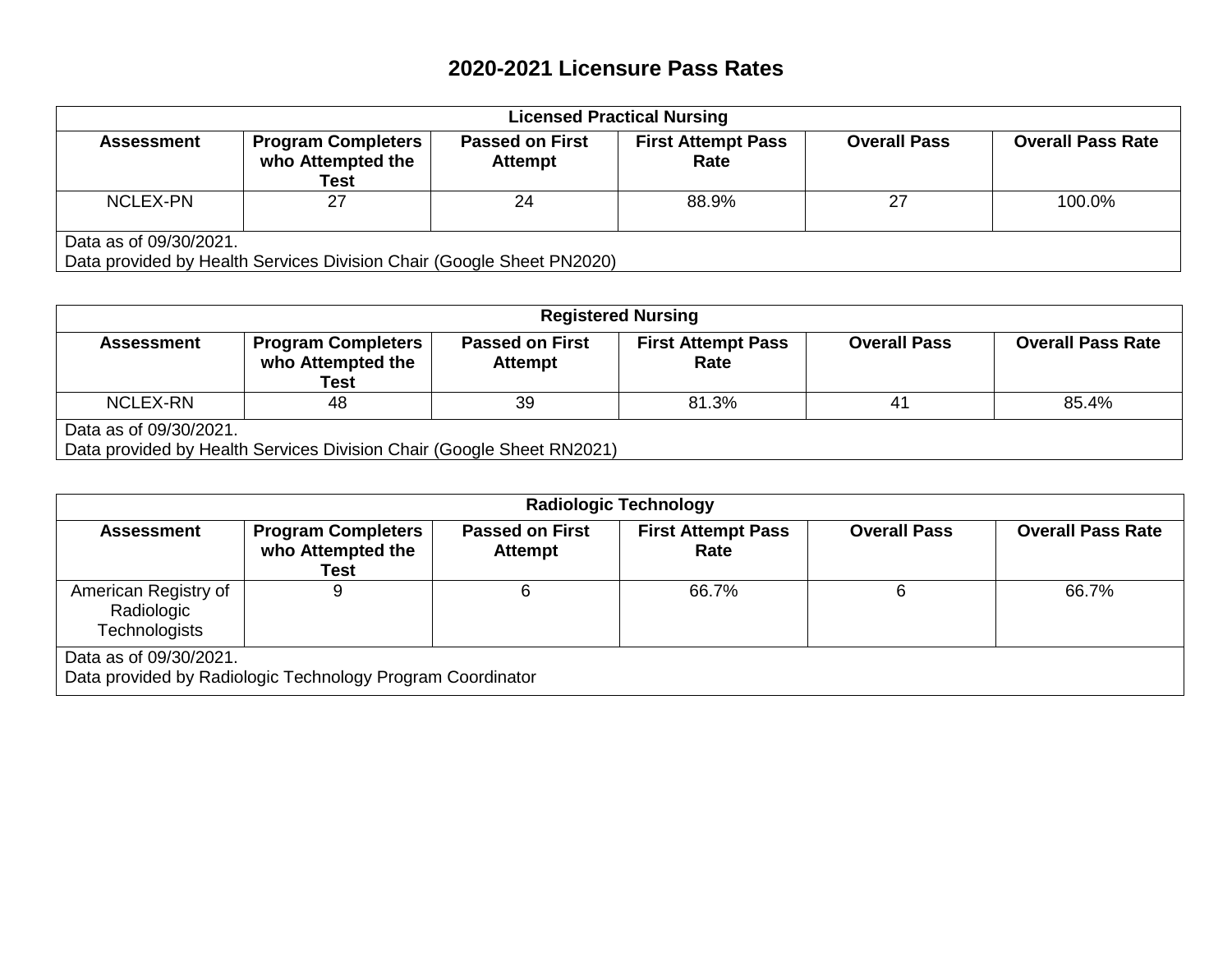| <b>Physical Therapist Assistant</b>                                                                                                  |                                                                  |                                          |                                   |                     |                          |  |
|--------------------------------------------------------------------------------------------------------------------------------------|------------------------------------------------------------------|------------------------------------------|-----------------------------------|---------------------|--------------------------|--|
| <b>Assessment</b>                                                                                                                    | Program<br><b>Completers who</b><br><b>Attempted the</b><br>Test | <b>Passed on First</b><br><b>Attempt</b> | <b>First Attempt Pass</b><br>Rate | <b>Overall Pass</b> | <b>Overall Pass Rate</b> |  |
| <b>Federation of State</b><br><b>Boards of Physical</b><br>Therapy                                                                   | 12                                                               | 9                                        | 75.0%                             | 10                  | 83.3%                    |  |
| Data as of 09/30/2021.<br>Next re-test scheduled for October 6, 2021<br>Information provided by Physical Therapist Assistant Program |                                                                  |                                          |                                   |                     |                          |  |

| <b>Respiratory Therapist</b>                                                                         |                                                                  |                                          |                                   |                     |                          |  |
|------------------------------------------------------------------------------------------------------|------------------------------------------------------------------|------------------------------------------|-----------------------------------|---------------------|--------------------------|--|
| <b>Assessment</b>                                                                                    | Program<br><b>Completers who</b><br><b>Attempted the</b><br>Test | <b>Passed on First</b><br><b>Attempt</b> | <b>First Attempt Pass</b><br>Rate | <b>Overall Pass</b> | <b>Overall Pass Rate</b> |  |
| National Board for<br><b>Respiratory Care</b><br>Therapist: Multiple-Choice<br>Examination           | 8                                                                | 8                                        | 100%                              | 8                   | 100%                     |  |
| National Board for<br><b>Respiratory Care</b><br>Therapist: Clinical<br><b>Simulation Evaluation</b> | 6                                                                | 5                                        | 83.3%                             | 5                   | 83.3%                    |  |
| Data as of 09/30/2021<br>Data provided by Respiratory Therapy Program Director                       |                                                                  |                                          |                                   |                     |                          |  |